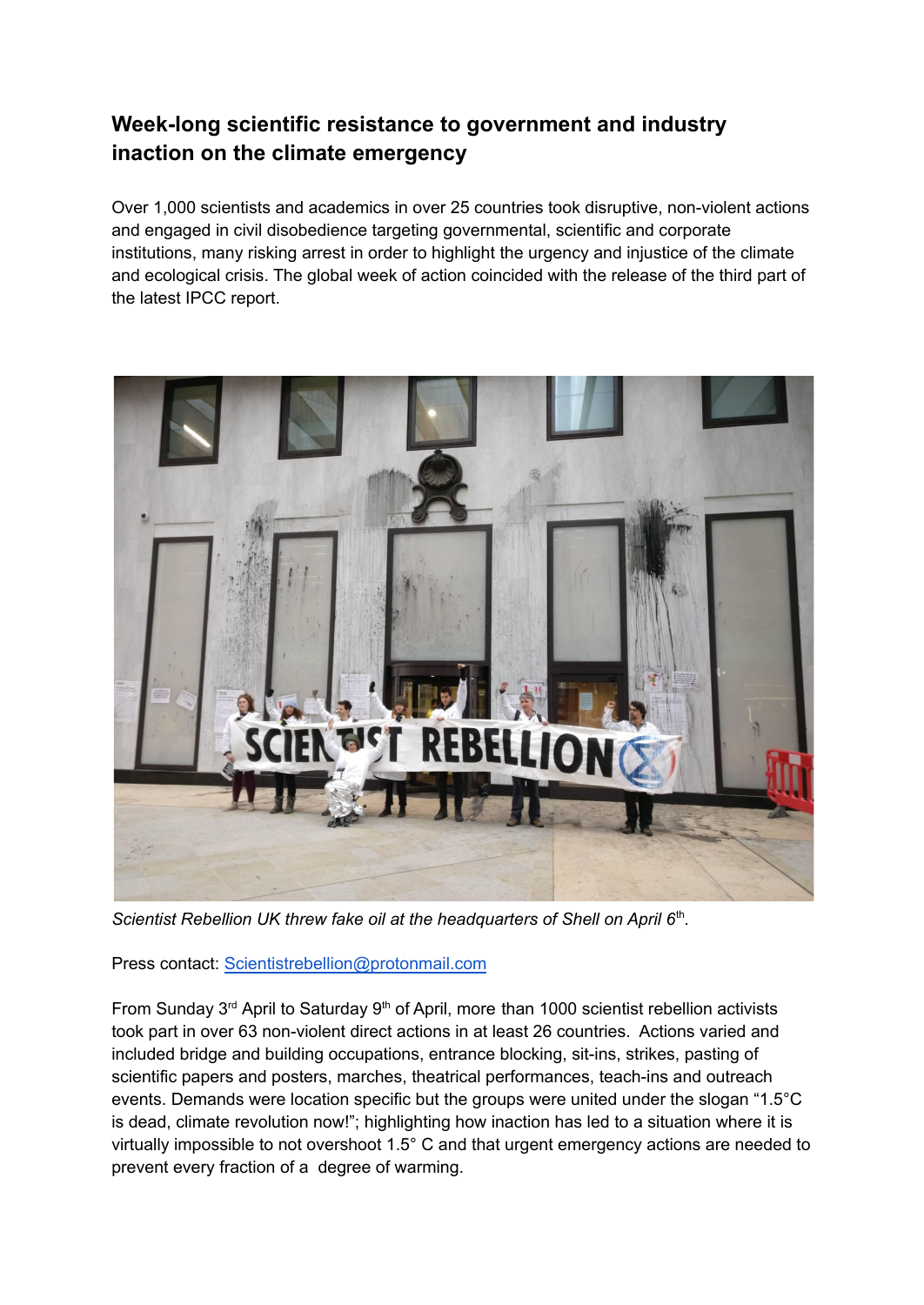Hundreds of scientists participated in the week-long strike from their academic work. Some engaged in educational disobedience and taught about the climate crisis instead of the topic on the syllabus or holding classes on the streets. Strikes happened in more than 25 countries, including Spain, Chile, Argentina, Colombia, Ecuador, Congo, France, Germany, USA, Norway, Sweden, UK, Austria, Italy, New Zealand, Holland, Thailand and Brazil.

Numerous nonviolent lock-ins took place in Spanish universities such as Granada, Seville, Madrid, Mallorca and Barcelona. Some universities, such as the University of Panama, embraced the state of climatic and ecological emergency and promoted the Scientific Rebellion campaign, committing to alert the civilian population to the situation, and pressuring for emergency measures to be taken by the institutions.



*Scientist Rebellion march in Lilongwe City, Malawi on April 8 th*

Many of the actions took place in the Global South, specifically in Africa and South America, where climate impacts are felt strongly already today. In Zimbabwe they highlighted that inland wetlands are critical to help communities adapt to a changing climate, and that they need to be protected as they are currently deteriorating. Activists in the Global North also spoke out in support of the Global South, asking their governments to not only decarbonize rapidly but to also assist the Global South financially for adaptation and mitigation.

There were strong police responses and legal actions for some of the actions. In Italy, Sapienza Università di Roma sued 4 activists for interruption of public service which can lead to 7 years in jail and a 3000 euro fine each. In Los Angeles, about 100 members of the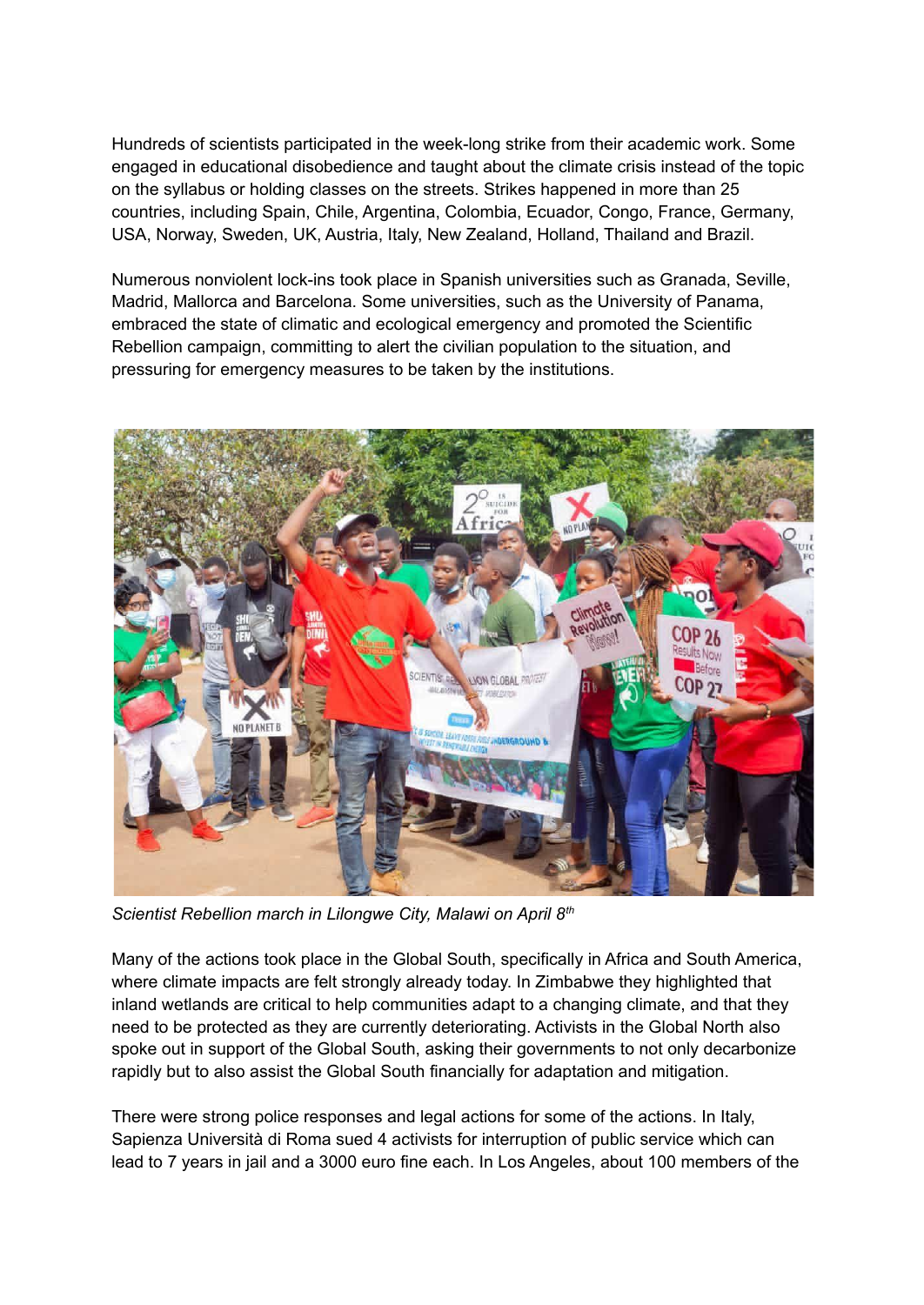police force arrived in full riot gear to deal with 4 scientists that were peacefully chained to the entrance of Chase bank.

Pasting abstracts of scientific papers in poster format to buildings is one of the signature actions of Scientist Rebellion. The founding action in September 2020 used this method and since then it has been used many times by Scientist Rebellion and other groups. With this action, the group wants to highlight the science that is being ignored by the organisation or government agency residing in that building.

### **Folder with pictures:**

https://drive.google.com/drive/folders/1Z7\_qiEdmiC6f-rFkrr\_WRG1iw3V1PDcj?usp=sharing

**Website:** www.scientistrebellion.com

#### **Quotes:**

"The needs of the poorest countries must be addressed swiftly. Unless we have social justice, there are not going to be more accelerated greenhouse gas reductions. These issues are inseparable." Blessed Chidhoni, Scientist Rebellion member

"I think scientists need to be out here with our children, with our Indigenous, with our old and our young"

Dr. Rose Abramoff, who got arrested twice in Washington DC last week.

"Scientists do not know how to shout or stain walls or stop traffic. But we know how to do one thing well: learn. And we are studying the new language to communicate the gravity of climate change." Prof. Fernando Valladares, Scientist Rebellion member from Spain

"If everyone could see what I see coming, society would switch into climate emergency mode and end fossil fuels in just a few years" Dr. Peter Kalmus, NASA Scientist and scientist rebellion member

"We need a billion climate activists. I encourage everyone to consider where we are heading as a species and to engage in civil disobedience. The time is now" Dr. Peter Kalmus, NASA Scientist and scientist rebellion member

"We are likely to lose everything we have. Imagine the entire global economic system collapsing because of the heat, all the Amazon trees are down, all the ice in Antarctica and the Arctic melted, all this would be happening…" Ugandan Scientist Rebellion Activist

"The fight for 1.5 C is over, the fight for human existence on this planet has begun… Act now"

Scientist Rebellion activist from Sweden

"Listen to the scientists.Hear the voices of activists.Climate justice now. I stand for climate."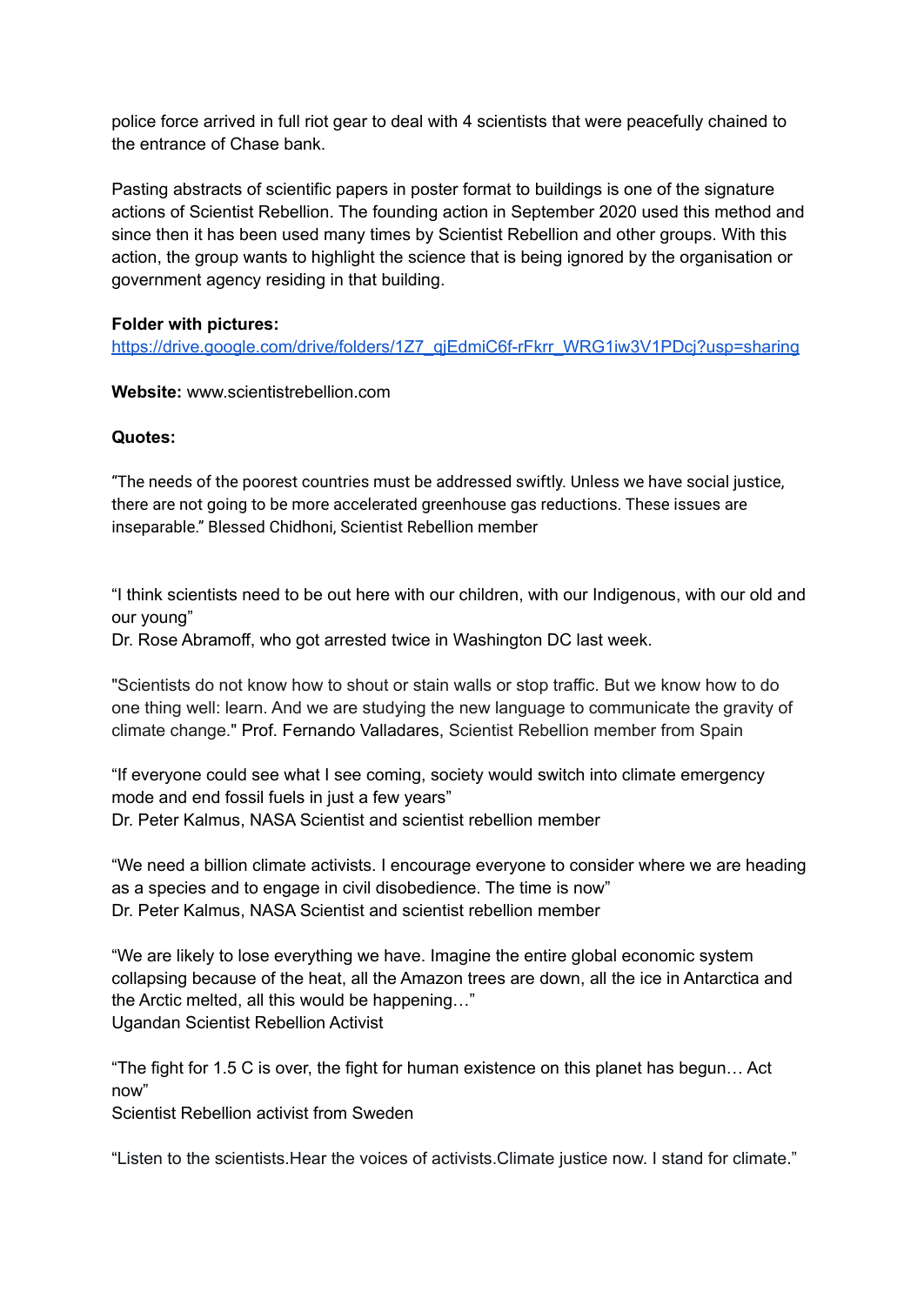Amwanika Sharon Scientist rebellion member protesting in the heart of oil exploration and refinery construction in Uganda.

"Yesterday, I was arrested for occupying the WTC in Portland in solidarity with hundreds of scientists across the globe because I am terrified of climate and ecological destruction. I feel obligated to use my voice and my body to push for radical change" Will, Material Scientist and Scientist Rebellion member

"Climate activists are sometimes depicted as dangerous radicals. But the truly dangerous radicals are the countries increasing the production of fossil fuels." - U.N. Secretary General Antonio Guterres, April 4th, IPCC report press conference

#### **Overview of actions that took place:**

*This table is an incomplete overview of all actions. Number of people participating is abbreviated as P., number of people arrested or detained as A. XR stands for members of Extinction Rebellion and SR for members of Scientists Rebellion.*

| <b>Country</b> | 3rd April                        | <b>4th April</b>                                   | <b>5th April</b>                                                                        | <b>6th April</b>                                                                                                                                                                                                                                           |
|----------------|----------------------------------|----------------------------------------------------|-----------------------------------------------------------------------------------------|------------------------------------------------------------------------------------------------------------------------------------------------------------------------------------------------------------------------------------------------------------|
| Germany        | <b>Berlin: Poster</b><br>pasting |                                                    |                                                                                         | <b>Berlin: Bridge</b><br>blocked for 4 hours.<br>15 P.                                                                                                                                                                                                     |
| Spain          |                                  | Granada:<br>Occupation of<br>University, 30<br>P., | <b>Madrid: Press</b><br>conference 5P<br>and action at<br>the Education<br>Ministry, 2P | <b>Madrid: Throwing</b><br>fake blood at<br><b>National Congress</b><br>and sit down, 80 P.<br>53 A.<br>Oviedo:<br>Educational<br>Disobedience at the<br>University of Biology<br><b>Mallorca:</b><br>Occupation at the<br>University of<br><b>Balears</b> |
| France         |                                  |                                                    | Nice:<br><b>University</b><br>Strike, Paper<br>pasting                                  |                                                                                                                                                                                                                                                            |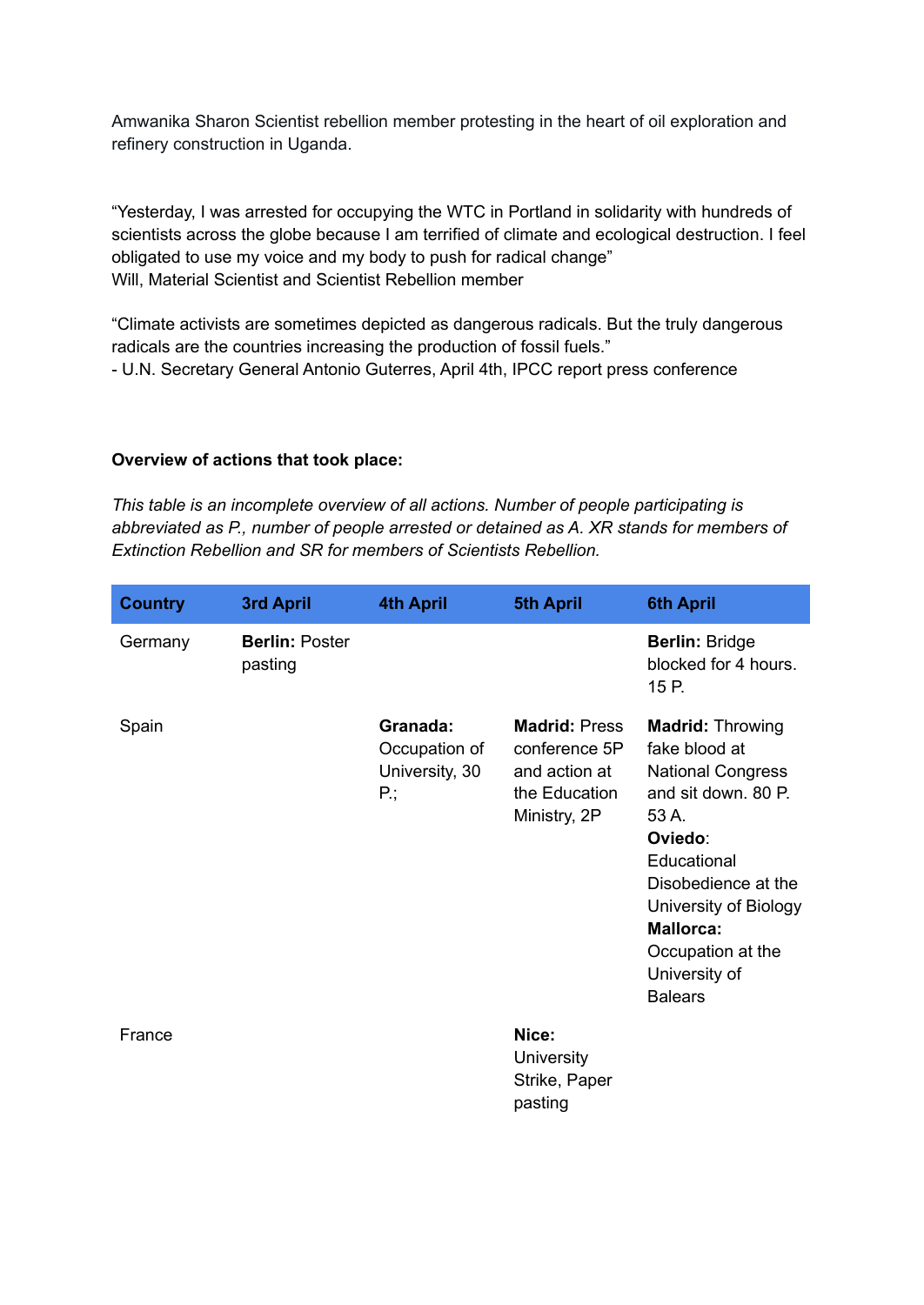| Portugal       |                                                                              | Lisbon:<br>Display of<br>Posters at<br>Environmental<br>and Economy<br>Ministries, 4 P. |                                                                                                                                                                                                                                                                                                 |
|----------------|------------------------------------------------------------------------------|-----------------------------------------------------------------------------------------|-------------------------------------------------------------------------------------------------------------------------------------------------------------------------------------------------------------------------------------------------------------------------------------------------|
| Argentina      |                                                                              | <b>Buenos Aires:</b><br>Poster pasting                                                  |                                                                                                                                                                                                                                                                                                 |
| Australia      |                                                                              |                                                                                         | Sydney:<br>Occupation of City<br>West Link, 1 P., 1 A.<br>Collaboration with<br><b>Fireproof Australia</b>                                                                                                                                                                                      |
| Rwanda         |                                                                              |                                                                                         | Muhanga city:<br>March and Teach In<br>at Lilongwe<br><b>University</b>                                                                                                                                                                                                                         |
| Italy          |                                                                              |                                                                                         | Venice: 10 hour<br>Occupation of ENI<br>20 P and details<br>taken.<br><b>Rome: Occupation</b><br>of University of<br>Rome La Sapienza,<br>10 P. 4 A.<br><b>Turin: Poster</b><br>pasting Piemonte<br>Region Palace, 12<br>P., restricted by<br>police in continuing<br>action, details<br>taken. |
| <b>Denmark</b> | <b>Roskilde:</b><br>reading of the<br>IPCC report at<br>University<br>campus |                                                                                         | Copenhagen:<br>Street blockade at<br>the Climate Ministry,<br>display of papers,<br>reading of IPCC. 40<br>P. 10 scientists                                                                                                                                                                     |

detained and fined.

2 scientists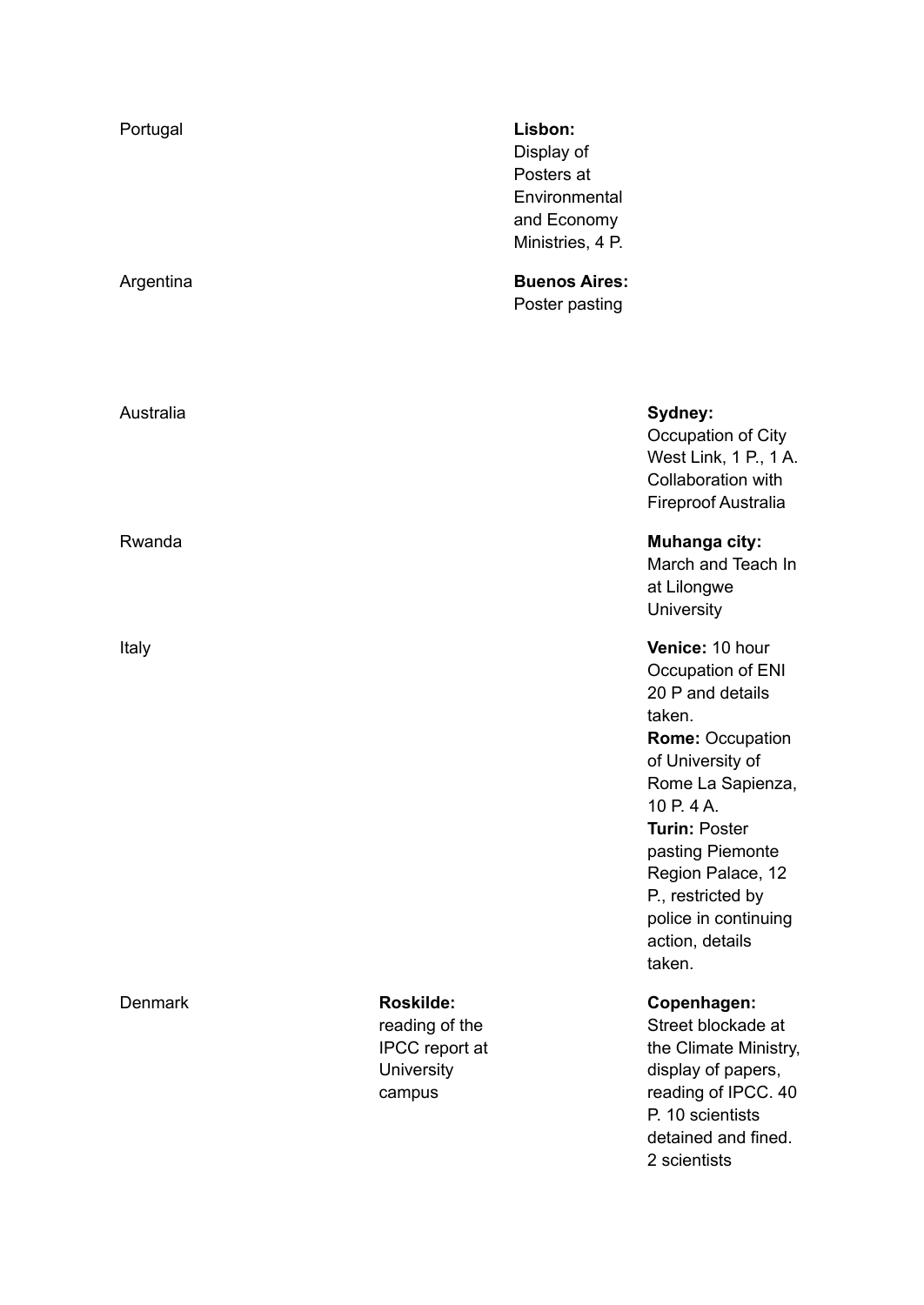|                   | arrested.                                                                                                                                                                                                                                                                                   |
|-------------------|---------------------------------------------------------------------------------------------------------------------------------------------------------------------------------------------------------------------------------------------------------------------------------------------|
| United<br>Kingdom | <b>London: Throwing</b><br>fake oil at shell HQ<br>15 P. 1 Detained                                                                                                                                                                                                                         |
| Norway            | <b>Trondheim: Protest</b><br>100 P.                                                                                                                                                                                                                                                         |
| Sierra Leone      | Stakeholder<br>engagement, 20 P                                                                                                                                                                                                                                                             |
| Netherlands       | The Hague: March<br>50 P., Block<br>entrance to Ministry<br>of Economic Affairs<br>and Climate Policy<br>7 P. 7 A.                                                                                                                                                                          |
| Switzerland       | <b>Bern: Pasting of</b><br>papers on walls of<br>Federal Palace. 18<br>P. 18 details taken                                                                                                                                                                                                  |
| Colombia          | Bogota: Teach-in                                                                                                                                                                                                                                                                            |
| <b>USA</b>        | <b>Washington DC:</b><br>Protest, Locked<br>onto white house<br>fence 12 P. 5 A.<br><b>Los Angeles:</b><br>Locked to entrance<br>of Case bank 10 P.<br>4A.<br>Portland, OR:<br>Occupation of PBA<br>headquarters and<br>city council, 100 P. 2<br>А.<br>New York City:<br>Paper pasting 7P. |
| Malawi            | Lilongwe: Teach in<br>at Lilongwe<br>University of<br>Agriculture and<br><b>Natural Resources</b><br>30 P.                                                                                                                                                                                  |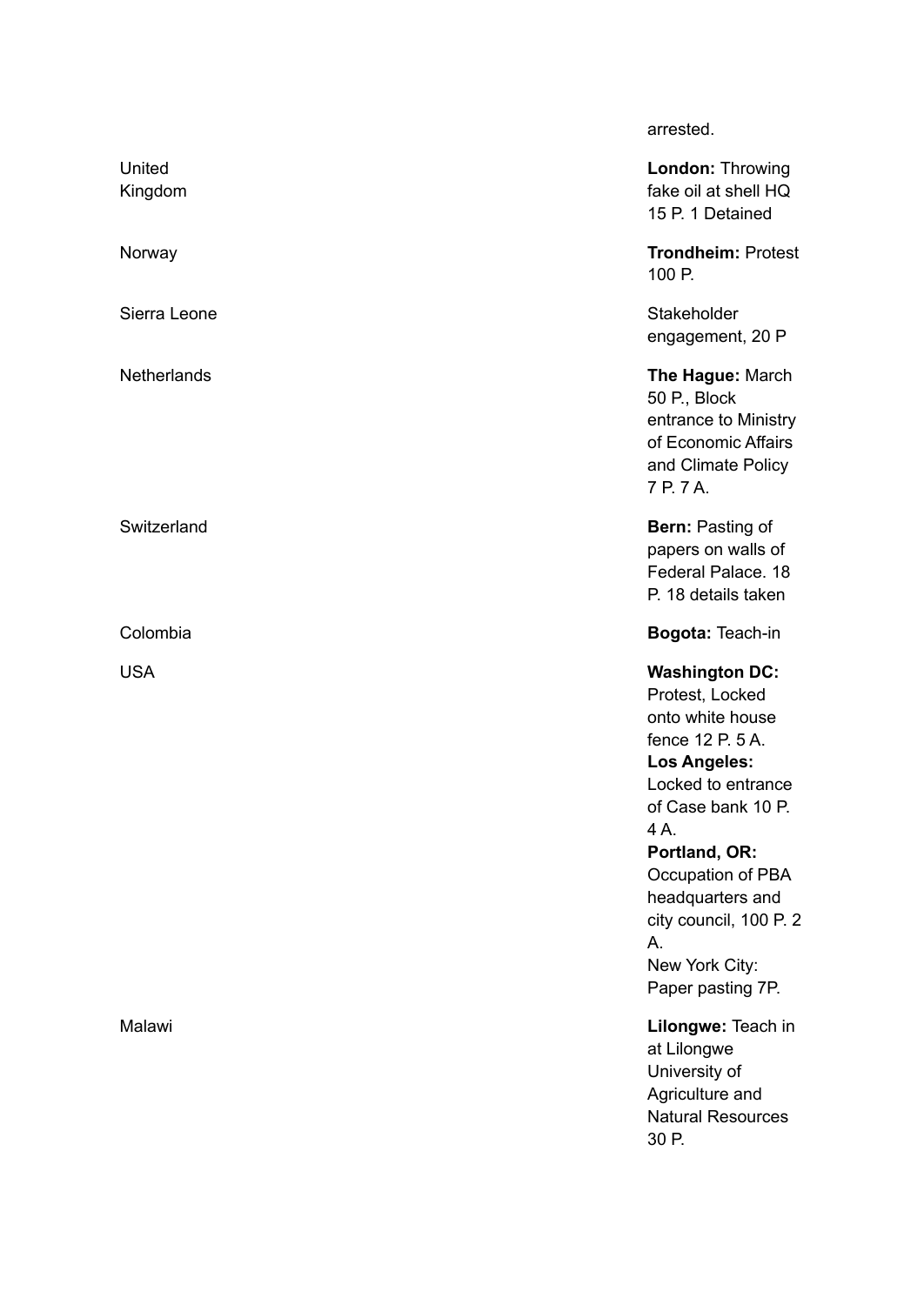## Ecuador **Quito:** Pasting paper and protest at Ministry of Environment 8 P. 3 other actions 12 P.

#### Panama **Panama city:**

protests at the US, German and UK embassy 20 P. Entire country: Climate march with 500-1000 High school students, climate talks at schools

| <b>Country</b> | <b>7th April</b>                                                                                                   | <b>8th April</b>                                                                                                                                                                                                                                                     | 9th April |
|----------------|--------------------------------------------------------------------------------------------------------------------|----------------------------------------------------------------------------------------------------------------------------------------------------------------------------------------------------------------------------------------------------------------------|-----------|
| Germany        | <b>Berlin: Action</b><br>and paper<br>pasting at the<br><b>Federal Ministry</b><br>for Economy and<br>Climate 5 P. | <b>Berlin:</b> Paper pasting at<br>Bundesverkehrsministeriu<br>m 15 P<br><b>Bonn: Paper pasting at</b><br>Bundesministerium für<br>Digitales und Verkehr 6 P.<br><b>Stuttgart: Paper Pasting at</b><br>Wirtschaftministerium 4 P.<br>Würzburg: Paper pasting 4<br>Р. |           |

| Mexico | <b>San Luis Potosí:</b>             | <b>Playa del Carmen:</b> |
|--------|-------------------------------------|--------------------------|
|        | Paper pasting at<br>University 2 P. | Poster pasting 1 P.      |
|        |                                     |                          |

| Uganda | <b>Kampala: Road block,</b> |  |
|--------|-----------------------------|--|
|        | paper pasting 90 P., 3 A.   |  |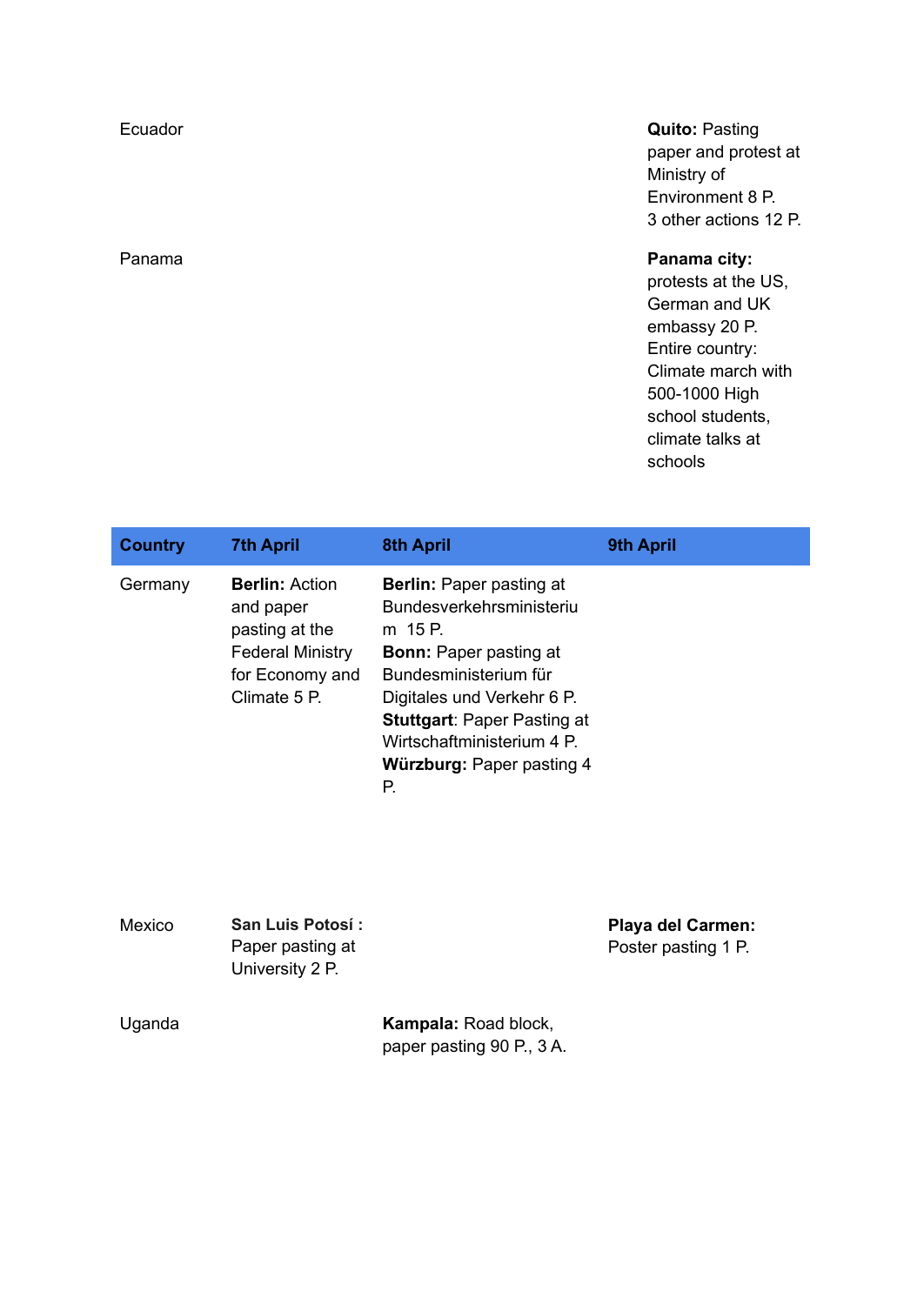| DR Congo   |                                                                                                                                                                             | <b>Boende Tsuapa: Action</b><br>with $25$ P.<br>Goma: Action with 14 P.<br>Kinshaha: Conference on<br>climate and ecological<br>crisis 200 P.                                                         |                                                                                                                            |
|------------|-----------------------------------------------------------------------------------------------------------------------------------------------------------------------------|-------------------------------------------------------------------------------------------------------------------------------------------------------------------------------------------------------|----------------------------------------------------------------------------------------------------------------------------|
| Zimbabwe   |                                                                                                                                                                             | <b>Harare: Protest at PPC</b><br>cement company 12 P. 3 A.                                                                                                                                            |                                                                                                                            |
| <b>USA</b> |                                                                                                                                                                             | <b>Washington D.C: Traffic</b><br>blocked on I-395 into DC                                                                                                                                            |                                                                                                                            |
| Argentina  | <b>Buenos Aires:</b><br>Poster pasting                                                                                                                                      | <b>Buenos Aires: Poster</b><br>pasting<br><b>Misiones: Poster pasting</b><br><b>Mar del Plata: Poster</b><br>pasting<br><b>Rosario: Poster pasting</b>                                                |                                                                                                                            |
| Spain      | Oviedo:<br>Educational<br>Disobedience at<br>the University of<br>Biology<br>Girona: strike at<br>University of<br>Girona +<br>concentrations in<br>4 places of the<br>city | <b>Oviedo:</b> Talk calling for the<br>University to act and<br>society to organise<br>Gijón: 30 mins work<br>stoppage in support of<br>action of day 6th in Madrid<br>at the Oceanographic<br>Centre | <b>Madrid:</b> Teach-in in front<br>of Spanish Congress and<br>popular assembly later in<br>Plaza España                   |
| Sweden     |                                                                                                                                                                             |                                                                                                                                                                                                       | Lund: teach-in at the<br>University, 100P<br>Stockholm: paper<br>pasting at the<br>headquarters of the<br>ruling party, 6P |
| Italy      | Venice:<br>Occupation of<br>main square of                                                                                                                                  | Venice: Teach-in at Ca<br>Foscari scientific campus<br><b>Rome: Teach-in at Rome</b>                                                                                                                  | Venice: 2 Teach-ins<br>including theatrical act                                                                            |